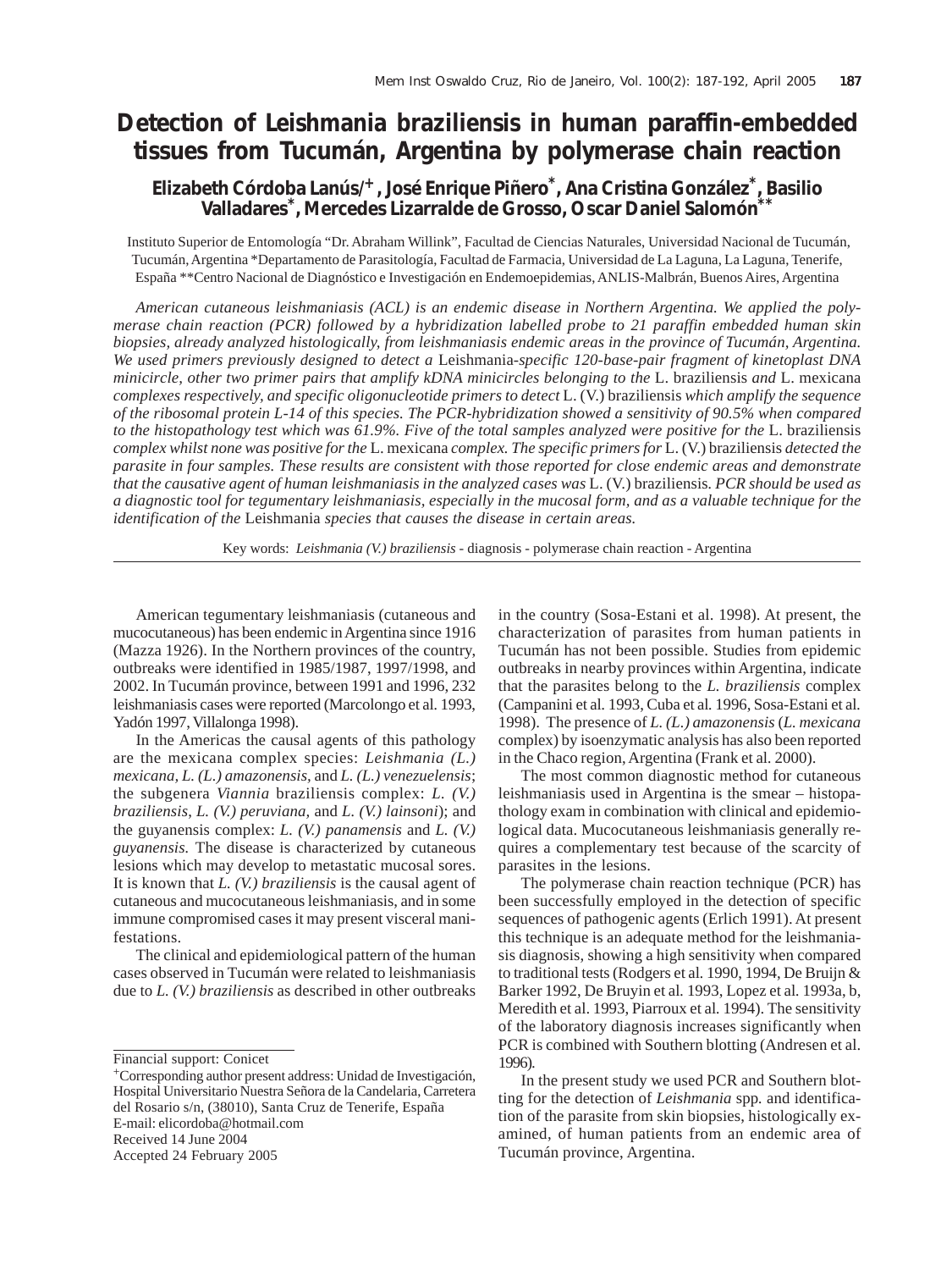## **MATERIALS AND METHODS**

*Samples* **-** In this study we used 22 paraffin-embedded skin biopsies from endemic areas of leishmaniasis in the province of Tucumán, kindly donated by the Pathologic Anatomy Service of the Angel C Padilla Hospital (Tucumán, Argentina). Twenty one of the samples had a clinical diagnosis for leishmaniasis and the histopathology test was positive for 13 of them and negative for the rest (Table I). The only sample with a nonleishmanial clinical diagnosis and a negative histopathology result was that used as a negative control.

*DNA extraction* - For each sample five to seven 5  $\mu$ m sections of paraffin-embedded tissue were placed in a tube. The samples were washed with xilene, incubated for 30 min at 37ºC, centrifuged at 13,000 rpm for 5 min and the supernatant discarded. The washing procedure was repeated three times. Then two washes with ethanol 100% were performed followed by two final washes with PBS (NaCl 0.14 M, KCl 2.68 mM, Na<sub>2</sub>HPO<sub>4</sub> 0.01 M, KH<sub>2</sub>PO<sub>4</sub> 1.76 mM, pH 7.4). The resulting pellet was resuspended in a 100 µl of Proteinase-K lysis buffer (Tris-HCl 10 mM, pH 8.5, EDTA 10 mM and 4 µl of Proteinase-K (20 mg/ml). The samples were incubated at 60ºC for 2 h. Then the enzyme was inactivated for 5 min at 95ºC and the samples rapidly centrifuged. Two  $\mu$ l of the supernatants of each sample were used for the PCR reaction (modified from Wright & Manos 1990).

*PCR procedure -* The primers used to detect *Leishmania* spp*.* were previously designed (Fernandes et al. 1994). Briefly, the PCR reaction mixture (50 µl total volume) consisted of PCR buffer 1X (10mM Tris-HCl, pH 8.3, 50 mM KCl, 1.5 mM MgCl2) (Perkin-Elmer), 2.5 U/µl of *Taq* DNA polymerase (Perkin-Elmer), 200 µM of each deoxynucleoside triphosphate (dNTPs) (Pharmacia), 15 pmol of each primer, and 2 µl of the DNA sample. In this reaction DNA amplification was performed for a first cycle at 94ºC for 5 min of incubation, 30 cycles at 94ºC for 30 s, 50ºC for 30 s and 72ºC for 30 s with a final extension cycle of 10 min at 72ºC. In the case of specific DNA amplification of the *L. braziliensis* and *L. mexicana* complexes we used the oligonucleotide primers **B1**/**B2** (De Bruijn & Barker 1992) and **M1**/**M2** (Eresh et al. 1994) respectively. The reaction mixture consisted of 5  $\mu$ l of PCR buffer (1X), 8  $\mu$ l of dNTPs,  $0.5 \mu$ l of each primer (20 pmol/ $\mu$ l), 2  $\mu$ l de DNA (10 ng/ $\mu$ l), 0.5 µl de *Taq* DNA polymerase (2.5 U/µl) and 33.5 µl of ultrapure water. DNA amplification was performed for 35 cycles using previously established conditions (De Bruijn & Barker 1992, Eresh et al. 1994). For the detection of *L. (V.) braziliensis* DNA we used the primers **L14-A** /**L14-C** (Alonso 1999). The PCR reaction mixture (50 µl total volume) consisted of PCR buffer 1X (10mM Tris-HCl, pH 8.3, 50 mM KCl, 1.5 mM MgCl2) (Perkin-Elmer), 2.5 U/µl of *Taq* DNA polymerase (Perkin-Elmer), 200 µM of each deoxynucleoside triphosphate (dNTPs) (Pharmacia), 15 pmol of each primer, and 2 µl of the DNA sample. DNA amplification was performed by a first cycle at 94°C for 3 min of incubation, followed by 30 cycles at 94°C for 1 min, 58°C for 1 min and 72°C for 1:30 min, with a final extension cycle at 72°C for 10 min. Negative (no DNA and *L. (L.) tropica* DNA) and positive [*L. (V.) braziliensis* or *L. (L.) amazonensis* DNA] controls were used.

PCR products were analyzed on a 1.5% agarose gel, stained with ethidium bromide and visualized under UV light. All products were transferred to a nylon membrane using a southern blot procedure according to standard conditions (Sambrook et al. 1989). Two PCR amplified minicircle kDNA fragments from *L. (V.) braziliensis* strain (MHOM/PE/95/LQ2) and *L. (L.) amazonensis* strain (MHOM/77/LTB0016) were used as probes in different reactions. The amplified products were isolated from an agarose gel and purified by the Quiaex II gel extraction Kit (Quiagen). Twenty five ng of each purified fragment were labelled with digoxigenin coupled to dUTP (deoxyuracile triphosphate) using the DIG DNA Labeling Kit (Boehringer Mannhein). The blot was prehibrydized at 68°C for 2 h in SSC 5X (sodium chloride 0.15 M, trisodium citrate 0.015 M), sodium dodecyl sulphate (SDS) 0.02%, N-lauroylsarcosine, blocking reagent 2% (Roche). Hybridization with the specific labelled probe *L. (V.) braziliensis or L. (L.) amazonensis* (25 ng)*,* depending on the reaction, was performed at 68ºC overnight. Washing conditions were  $2 \times 5$  min in SSC 2X, SDS 0.1% at room temperature and 2×15 min in SSC 0.1X, SDS 0.1% at 68ºC. The hybridized products were immunodetected with anti-digoxigenin-AP, Fag fragments and then visualized with the colorimetric substrates NBT/BCIP using the DIG Nucleic Acid Detection Kit (Roche).

#### **RESULTS**

From all of the samples with a clinical diagnosis of leishmaniasis DNA amplification with genus-specific primers was positive in 19 of them. The amplified *Leishmania*specific fragment (120 bp) corresponds to the amplification of a minicircle sequence of the kDNA. These results were confirmed by the Southern blot-hybridization of the PCR products with the specific *L. (V.) braziliensis* probe (Fig. 1).

The entire samples positive for cutaneous leishmaniasis by histopathology were also positive with the PCR hybridization combined technique. *Leishmania* DNA was detected in 6 of the 8 samples that showed a negative diagnosis of leishmaniasis when assessed histopathology. It is noteworthy that one of these 6 samples belonged to a clinically cured patient (Table).

The only sample with nonleishmanial clinical features, used as a negative control, showed negative results when analysed by both methods, i.e., histopathology and PCRhybridization.

Overall PCR-hybridization showed a sensitivity of 90.5 %, whilst for the histopathology test was 61.9%.

The second step was to determine more precisely the parasite present in the 19 positive samples for *Leishmania* spp.

Firstly, we performed a PCR using primers specific for the *L. braziliensis* and *L. mexicana* complexes followed by a hybridization assay. The amplified products obtained showed a 760 bp fragment in the positive samples in both cases. From all the samples analyzed we were able to de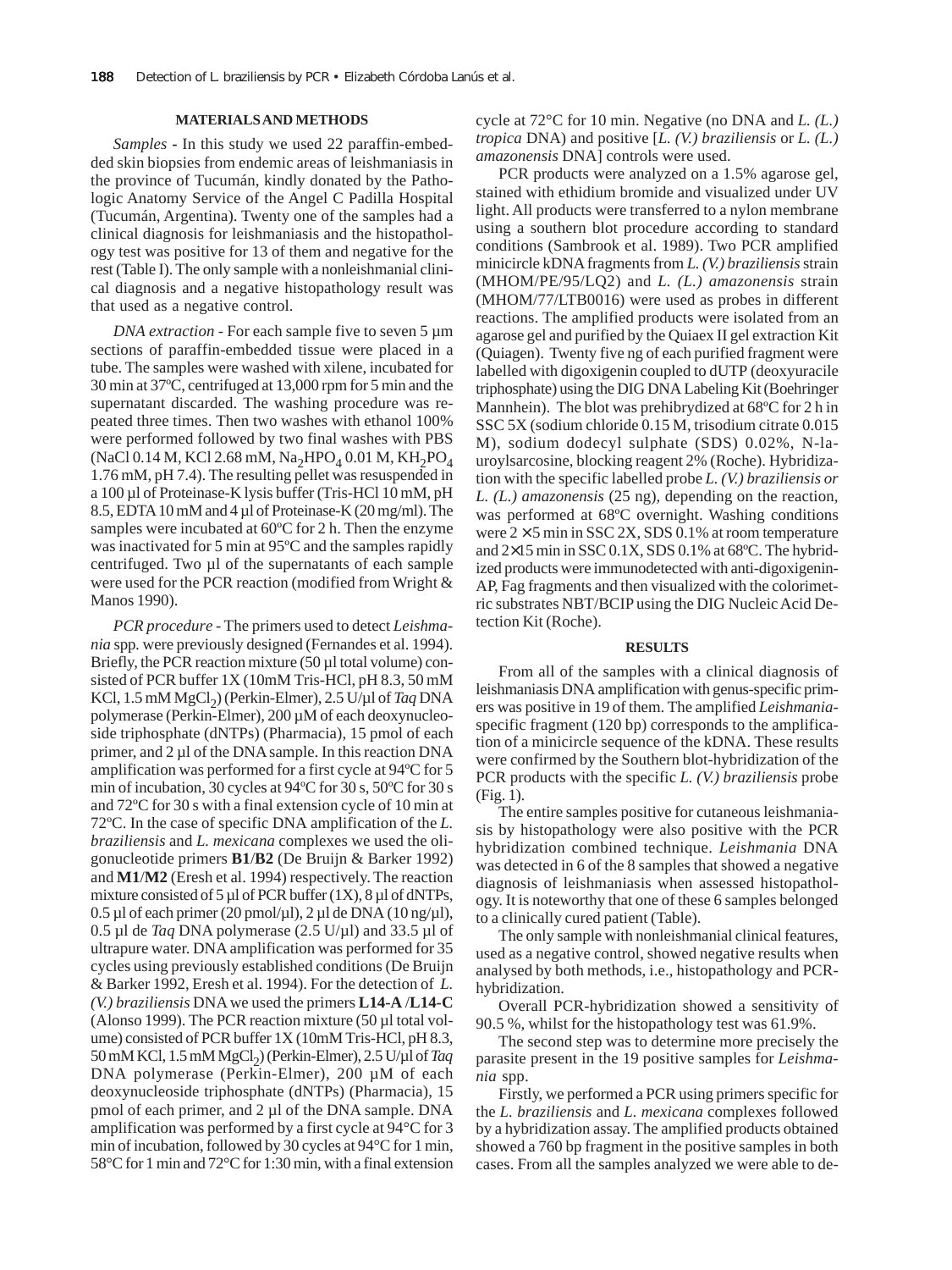tect in 5 of them the parasite as belonging to the *L. braziliensis* complex (Fig. 2). We did not detect any *L. mexicana* complex parasite in the samples.

Secondly, the 19 samples positive by the PCR *Leishmania* specific were analysed with a PCR specific for the species *L. (V.) braziliensis.* A 160 bp fragment was amplified in 4 of the samples. This result was confirmed with a Southern blot and hybridization with a specific probe for *L. (V.) braziliensis*.

There was only one positive sample detected by both PCR-hybridization experiments, i.e., the one using B1/B2 specific primers for the *L. braziliensis* complex and the one using L14-A/L14-C specific primers for the species *L. (V.) braziliensis*.



Fig. 1A: polymerase chain reaction amplification of paraffin-embedded biopsies using *Leishmania* genus-specific primers; B: hybridization with a *L.* (V.) braziliensis specific probe. 1: 100 bp molecular weight marker; 2: positive control; 3: L66239; 4: L69252; 5: L1085; 6: L1299; 7: L1418; 8: L1532; 9: L1823; 10: L0413; 11: L1524; 12: L0528; 13: L0032; 14: L0554; 15: L0592; 16: L1957; 17: L1584; 18: L1857; 19: L0349; 20: L0679

TABLE I

Results of the histopathology and polymerase chain reaction (PCR)-hybridization analysis of human paraffin-embedded biopsies from Tucumán-Argentina

|    | <b>Samples</b> | Lesion        | Histopathology | PCR-hybrid<br>Leishmania<br>spp. | PCR-hybrid<br>L. braziliensis<br>complex | PCR-hybrid<br>$L_{\rm t}(V_{\rm t})$<br>braziliensis |
|----|----------------|---------------|----------------|----------------------------------|------------------------------------------|------------------------------------------------------|
|    | L-66239        | ∗             | $^{+}$         | $^{+}$                           |                                          |                                                      |
|    | L-69252        | ∗             |                |                                  |                                          |                                                      |
| 3  | $L-1085$       | Cutaneous     |                |                                  |                                          |                                                      |
| 4  | L-1299         | ∗             |                |                                  |                                          |                                                      |
| 5  | L-1418         | Cutaneous     |                |                                  |                                          |                                                      |
| 6  | L-1532         | Cutaneous     | $\, + \,$      |                                  |                                          |                                                      |
|    | L-1823         | Cutaneous     |                |                                  |                                          |                                                      |
| 8  | L-0413 $a$     | Cutaneous     |                |                                  |                                          |                                                      |
| 9  | L-0528         | *             |                |                                  |                                          |                                                      |
| 10 | $L-0032$       | Mucocutaneous | $^{+}$         |                                  |                                          |                                                      |
| 11 | $L - 0554$     | Cutaneous     |                |                                  |                                          |                                                      |
| 12 | L-0592         | Cutaneous     | $\, + \,$      |                                  |                                          |                                                      |
| 13 | $L-1524$       | Cutaneous     |                |                                  | <b>ND</b>                                | ND                                                   |
| 14 | L-1584         | Cutaneous     | $^{+}$         |                                  |                                          |                                                      |
| 15 | L-1857         | Mucocutaneous |                |                                  | $^+$                                     |                                                      |
| 16 | L-0349         | Cutaneous     |                | +                                |                                          |                                                      |
| 17 | L-0679         | Cutaneous     | $\, + \,$      |                                  |                                          |                                                      |
| 18 | L-0805         | Mucocutaneous | $\pm$          | +                                |                                          |                                                      |
| 19 | L-1957         | Cutaneous     |                |                                  | ND                                       | ND                                                   |
| 20 | L-2195a        | Cutaneous     |                |                                  |                                          |                                                      |
| 21 | $L-2195b$      | *             | $^+$           |                                  |                                          |                                                      |

**\*** The clinical data supplied by the Anatomy Pathologic Service (Hospital Angel C Padilla, Tucumán, Argentina) of these patients did not show whether the lesion was cutaneous or mucocutaneous; *a*: sample of a patient after complete treatment of the disease; ND: not done.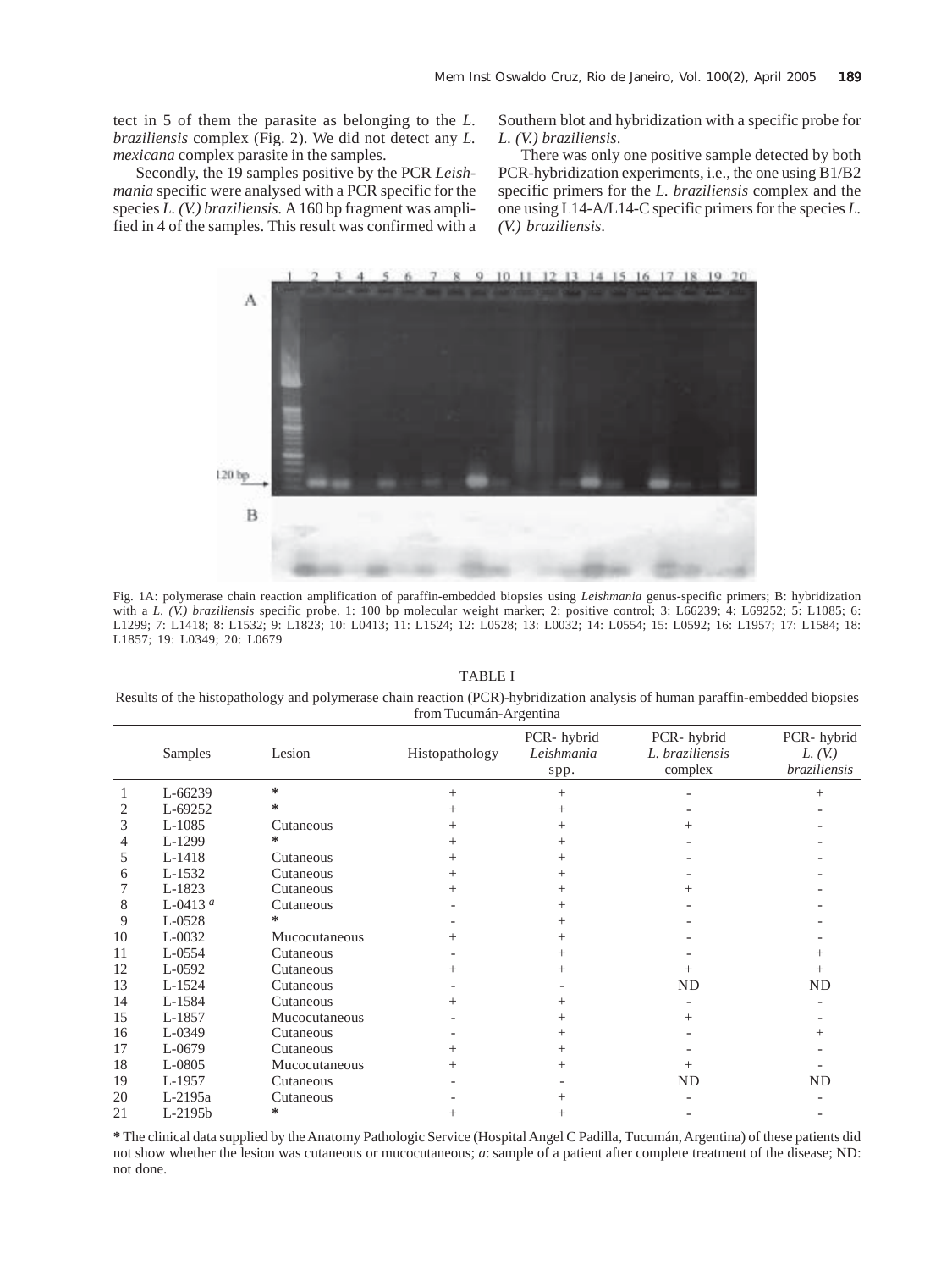

Fig. 2A: polymerase chain reaction amplification of paraffin-embedded biopsies using *Leishmania braziliensis* complex-specific primers; B: hybridization with a *L. (V.) braziliensis* specific probe. 1: 100 bp molecular weight marker; 2: positive control; 3: L66239; 4: L69252; 5: L1085; 6: L1299; 7: L1418; 8: L1532; 9: L1823; 10: L1957; 11: L0528; 12: L0032; 13: L0554; 14: L0592; 15: L1584; 16: L1857; 17: L0349; 18: L0679; 19: L0805; 20: L2195

## **DISCUSSION**

This study reveals that *L. (V.) braziliensis* was the causal agent of leishmaniasis in the human samples analyzed using a PCR-hybridization assay*.*

The results presented here demonstrate that the leishmanial etiology was established in 61.9% by the conventional method and in 90.5% by PCR-hybridization. No false positive results were obtained. Laskay et al. (1995), using oligonucleotide primers 13A and 13B were able to detect *L. aethiopica* in paraffin-embedded tissue, in 7 out of the 22 cases where the conventional methods failed. They proposed the PCR as a valid diagnostic method for leishmaniasis, especially for chronic cases of the pathology. Furthermore, Medeiros et al. (2002) using the same primers found positivity in 81.5% of the examined samples by PCR, with a specificity of 100%, while the histological test was positive in 50% of the cases. Safei et al. (2002) found a sensitivity of 92% in the diagnosis of cutaneous leishmaniasis in paraffin-embedded biopsies using PCR, and a specificity of 100%.

 The PCR combined with Southern blotting can increment the sensitivity of the method. Andresen et al. (1996) reached a 93% of positives using this combination when compared to the results obtained by PCR when used alone (86%) in contrast with the sensitivity detected by histopathology (76%).

Five of the total samples analysed by the complex specific primers B1/B2 (De Bruijn & Barker 1992) were positive for the *L. braziliensis* complex.

Furthermore, the PCR using the primers L14-A and L14-C (Alonso 1999) specific for *L. (V.) braziliensis*, which amplify the sequence of the ribosomal protein L14 of this species (Gonzalez et al. 2004), detected the parasite in 4 samples, only one of them was also amplified by the PCR specific for the *L. braziliensis* complex.

 The oligonucleotides B1/B2 used in this assay are capable of detecting 1 fg of purified DNA, equivalent to about 1000 kDNA minicircles of 760 bp. This method was evaluated using a diversity of crude DNA samples: human biopsies and lymph aspirates; sand flies samples and biopsies from wild animals (De Bruijn & Barker 1992). De Bruijn et al. (1993) in a study performed in Cali, Colombia, using this method obtained 84.6% sensitivity for PCR compared to traditional methods.

We consider it possible that the oligonucleotide primers B1/B2 may not detect DNA of all the species belonging to the complex or its variants. These primers were design based on a fragment of 208 bp of the minicircle of kDNA common to the species *L. (V.) braziliensis*, *L. (V.) guyanensis*, *L. (V.) peruviana,* and *L. (V.) panamensis.* These four species were considered integrants of the complex *L. braziliensis*. Moreover the common DNA sequences of *L. (V.) braziliensis, L. (L.) amazonensis* and *L. (L.) major* are also between this conserved region.

At present the *L. braziliensis* complex is formed by the species: *L. (V.) braziliensis, L. (V.) peruviana, L. (V.) colombiensis, L. (V.) naiffi, L. (V.) lainsoni,* and *L. (V.) shawi*, being the species *L. (V.) guyanensis* and *L. (V.) panamensis* included in the complex *L. guyanensis*. Taking this into account the primers B1/B2 can probably not detect the DNA of all the species included in the *L. braziliensis* complex.

The use of primers B1/B2 has not previously been reported in formalin fixed and paraffin embedded tissues samples. However, because of the results obtained by the PCR genus-specific we can exclude the possibility of PCR inhibition. The latter detected *Leishmania* DNA in all the histopathologic positive samples for cutaneous leishmaniasis. Furthermore, the negative control gave a negative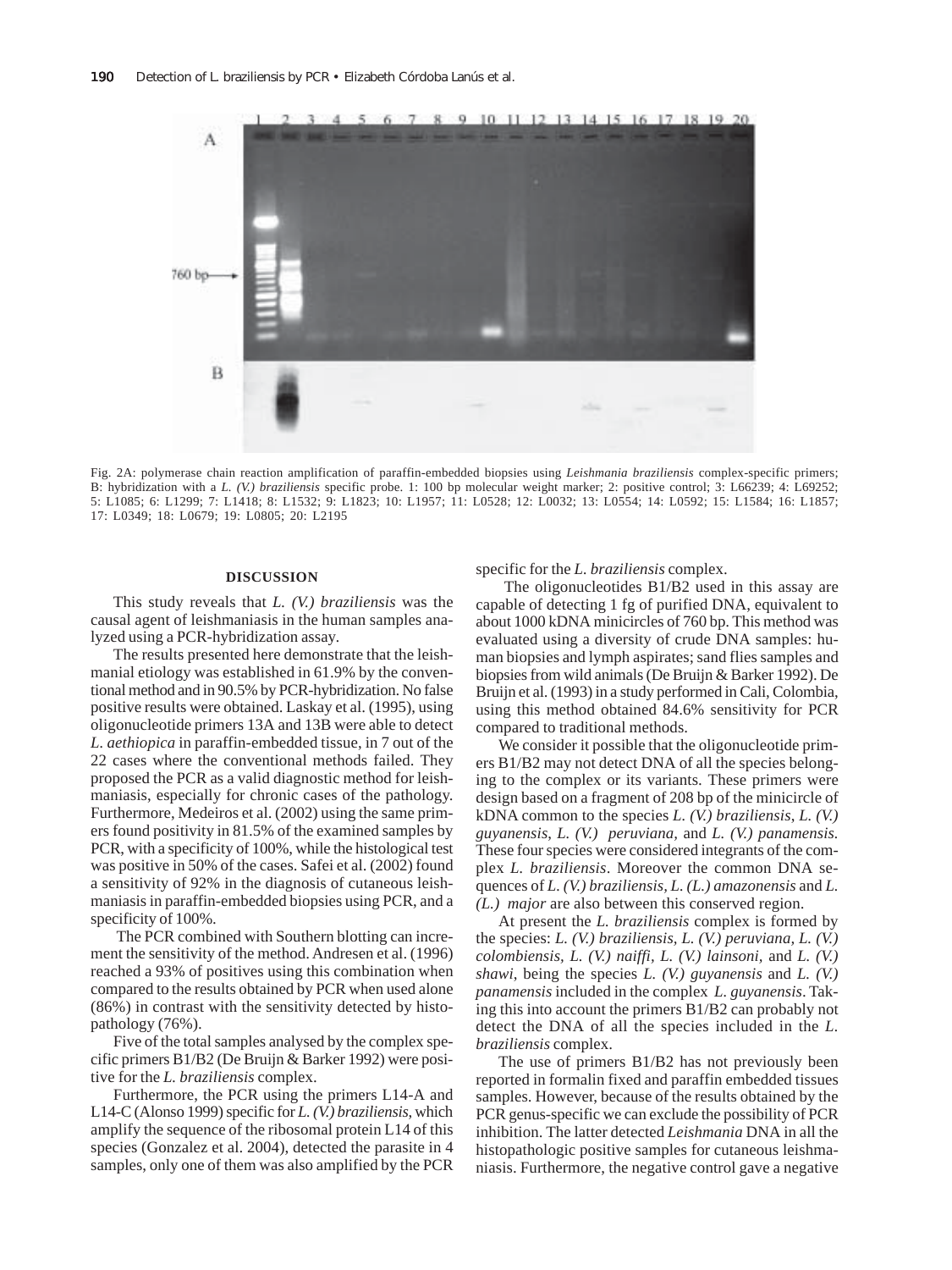result in both PCR assays.

The results obtained by the PCR specific for *L. (V.) braziliensis* did not completely match those obtained by the specific primers of the *L. braziliensis* complex. This could be attributed to the fact that the primers L14-A/L14- C could amplify DNA fragments of only certain strains of *L. (V.) braziliensis*. PCR inhibition is discarded for the same reason as cited above for the primers B1/B2. Primers L14-A/L14-C were design based on the reference strains *L. (V.) braziliensis* (MHOM/PE/95/LQ-8) from Cuzco, Peru, and LR537, LR538, LR539, LR548, LR557, LR560 which were isolated from areas close to Cuzco. These oligonucleotides were also tested on other species, *L. (L.) infantum, L. (L.) mexicana, L. (L.) chagasi, L. (L.) forattini*, and with *Trypanosoma cruzi,* all showing a negative result (Alonso 1999).

The results of this study are reinforced by the clinical and epidemiological pattern of the human cases observed in Tucumán, which were related to leishmaniasis caused by *L. (V.) braziliensis* as observed in other outbreaks in the country (Sosa-Estani et al. 1998).

Diverse molecular and biological methods have proved that the outbreak that occurred in the north-western province of Salta in 1985 was caused by *L. (V.) braziliensis,* although the zymodeme analysis showed a close relationship with *L. (V.) guyanensis* and *L. (V.) panamensis* (Segura et al 2000). Furthermore, *L. (V.) braziliensis* was detected in patients from Santiago del Estero province (next to Tucumán) by monoclonal antibodies and isoenzyme techniques (Torno-Cafasso et al. 1995, Cuba-Cuba et al. 1996). However, in the Chaco region (north-eastern Argentina) the specie *L. (L.) amazonensis* was detected (Frank et al. 2000).

In summary, the results presented here demonstrate that the causative agent of human leishmaniasis in the analysed cases using PCR-hybridization is *L. (V.) braziliensis.* Finally, this study also suggests the presence of other species of the parasite belonging to the *L. braziliensis* complex, or other strains of *L. (V.) braziliensis* that were impossible to detect.

# **ACKNOWLEDGEMENTS**

To Dr S Molina (Avellaneda Hospital) and Dr Ortiz Mayor (Angel C Padilla Hospital) for their collaboration. To Dr JM Padrón for suggestions and critical comments on the manuscript.

#### **REFERENCES**

- Alonso V 1999. *Aplicación de RADP para el Diagnóstico y Estudio Molecular de Leishmania braziliensis,* Ph D Thesis, Universidad de La Laguna, Tenerife, España.
- Andresen K, Gaafar A, El-Hassan AM, Dafalla M, Theander TG, Kharazmi A 1996. Evaluation of the polymerase chain reaction in the diagnosis of cutaneous leishmaniasis due to *Leishmania major*: a comparison with direct microscopy of smears and sections from lesions. *Trans R Soc Trop Med Hyg 90*: 133-135.
- Campanini A, Cíngara A, Saravia N, Arévalo J, Luna C, Sosa-Estani S, Salomón OD, Segura EL 1993. Caracterización *in vitro* de aislados de *Leishmania* de pacientes de Salta. *Medicina (Buenos Aires) 53*: 81.
- Cuba CA, Torno CO, Ledesma O, Visciarelli E, García S, Prat MI, Costmagna R, Barberi L, Evans DA 1996. Human cutaneous leishmaniasis caused by *Leishmania (Viannia) braziliensis* in Santiago del Estero, Argentina: identification of parasites by monoclonal antibodies and isoenzymes. *Rev Inst Med Trop São Paulo 38:* 413-421.
- De Bruijn MHL, Barker DC 1992. Diagnosis of New World leishmaniasis: specific detection of species of the *Leishmania braziliensis* complex by amplification of kinetoplast DNA. *Acta Trop 52:* 45-58.
- De Bruijn MHL, Labrada LA, Smyth AJ, Santrich C, Barker DC 1993. A comparative study of diagnosis by the polymerase chain reaction and by current clinical methods using biopsies from Colombian patients with suspected leishmaniosis. *Trop Med Parasitol 44*: 201-207.
- Eresh S, Mc-Callum SM, Barrer D 1994. Identification and diagnosis of *Leishmania mexicana* complex isolates by polymerase chain reaction. *Parasitology 109*: 423-433.
- Erlich HA, Gelfand D, Sninsky JJ 1991. Recent advances in the polymerase chain reaction. *Science 252*: 1643-1651.
- Fernandes O, Murthy VK, Kurath U, Degrave WM, Campbell DA 1994. Mini-exon gene variation in human pathogenic *Leishmania* species. *Mol Biochem Parasitol 66:* 261-271.
- Frank FM, Fernández MM, Caffaro CE 2000. Caracterización de la infección por *Leishmania* spp*.* en el Chaco salteño: respuesta inmune humoral, infección doble con *T. Cruzi* y especies de *Leishmania* involucradas. *Medicina (Buenos Aires) 60*: 86-87.
- Gonzalez AC, Thomas MC, Martínez-Carretero E, Carmelo E, López MC, Valladares B 2004. Molecular and immunological characterization of L14 ribosomal protein from *Leishmania braziliensis*. *Parasitology 128*: 139-47.
- Laskay T, Mikó TL, Negesse Y, Solbach W, Röllinghoff M, Frommel D 1995. Detection of cutaneous *Leishmania* infection in paraffin-embedded skin biopsies using the polymerase chain reaction. *Trans R Soc Trop Med Hyg 89*: 273- 275.
- Lopez M, Inga R, Cangalaya M, Echevarria J, Llanos-Cuentas A, Orrego C, Arévalo J 1993a. Diagnosis of *Leishmania* using the polymerase chain reaction: a simplified procedure for field work. *Am J Trop Med Hyg 49*: 348-356.
- Lopez M, Inga R, Cueva N, Alvarez E, Arévalo J 1993b. PCR: a tool for diagnosis of american tegumentary leishmaniasis in a health post of rural endemic areas. *Archs Inst Pasteur Tunis 70*: 499-504.
- Marcolongo R, Bellegarde EJ, De Roodt AR, Ruzic AB 1993. Investigación. Departamento Saneamiento Ambiental, Municipalidad de Concepción. Epidemiológica de Leishmaniasis en el Municipio de Concepción. Tucumán, Argentina. Documento Técnico, 36 pp.
- Mazza S 1926. Leishmaniasis tegumentaria y visceral. *Bol Inst Clín Quir (Buenos Aires) 13*: 208-216.
- Medeiros ACR, Rodrigues SS, Roselino AMF 2002. Comparison of the specificity of PCR and the histopathological detection of *Leishmania* for the diagnosis of american cutaneous leishmaniasis. *Braz J Med Biol Res 35*: 421-424.
- Meredith SEO, Zijlstra EE, Schoone GJ, Kroon CCM, Vaneys GJJM, Schaeffer KU, El-Hassan AM, Lawyer PG 1993.